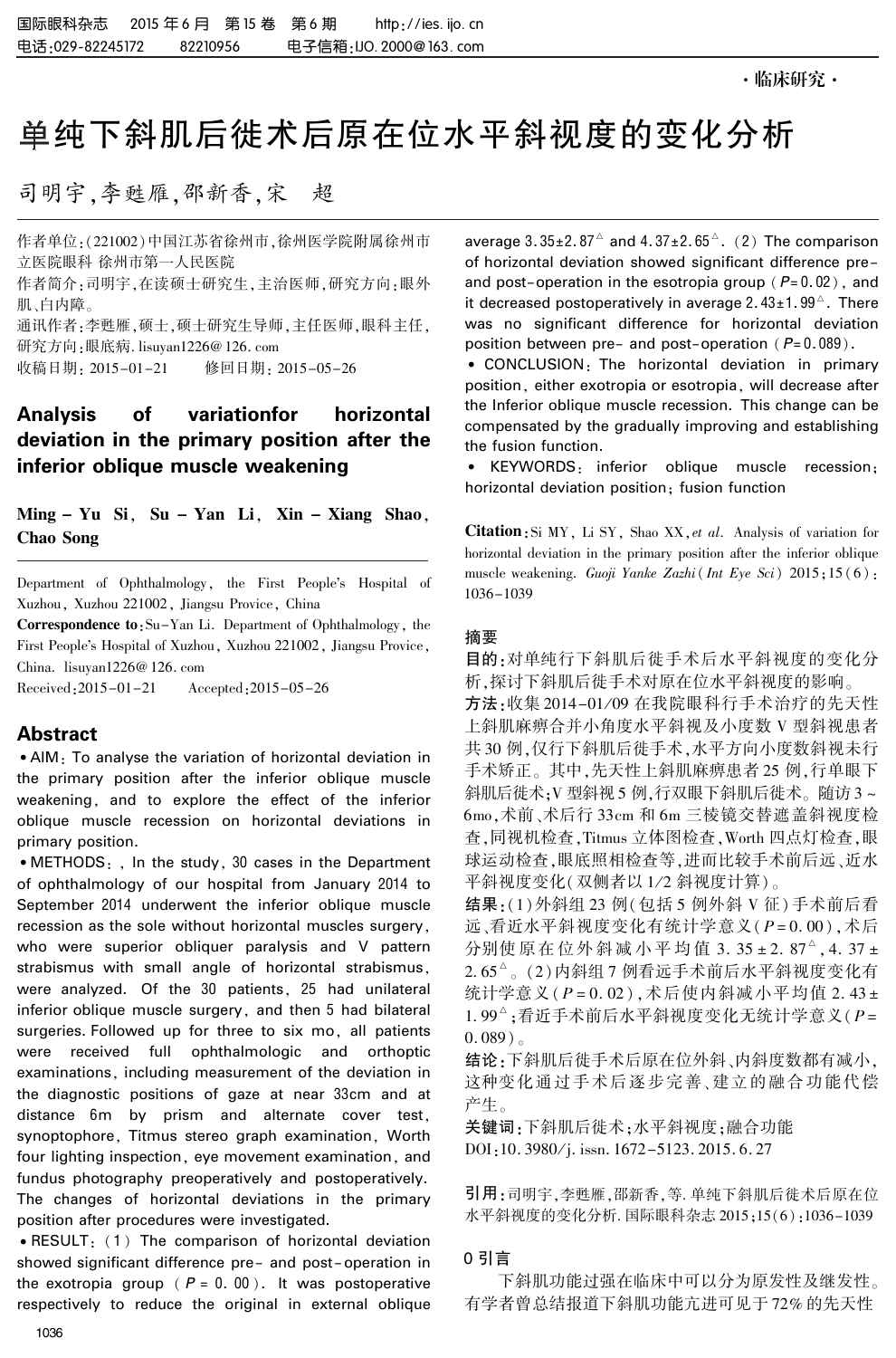Int Eye Sci, Vol. 15, No. 6, Jun. 2015 http://ies. ijo. cn<br>Tel 029-82245172 82210956 Email LIO. 2000@163. com Email: IJO. 2000@163. com

#### 表 1 外斜视组手术前后斜视度的变化 x  $\bar{x}$ ±s

| 检测             | 水平斜视度(△)         |                  |                           |      |      | 垂直斜视度( $^{\circ}$ |                 |                             |                    |  |  |  |
|----------------|------------------|------------------|---------------------------|------|------|-------------------|-----------------|-----------------------------|--------------------|--|--|--|
| 距离             | 术前               | 术后               | 差值                        |      |      | 术前                | 术后              | 差值                          |                    |  |  |  |
| 33cm           | $-7.57 \pm 3.34$ | $-3.20 \pm 2.80$ | $4.37\pm2.65$ $7.92$ 0.00 |      |      | $13.39 \pm 3.36$  | 2.39 $\pm$ 2.38 | $11.00 \pm 2.09$ 22.37 0.00 |                    |  |  |  |
| 5 <sub>m</sub> | $-8.57+2.83$     | $-5.22 \pm 3.18$ | $3.35\pm2.87$             | 5.60 | 0.00 | $14.06 \pm 3.99$  | 2.50 $\pm$ 2.41 | $11.00 \pm 2.09$            | $16.16 \quad 0.00$ |  |  |  |

#### 表 2 内斜视组手术前后斜视度的变化  $\bar{x}$

| 检测   | 水平斜视度△         |                |                 |      |            | 垂直斜视度△           |                 |                |            |      |
|------|----------------|----------------|-----------------|------|------------|------------------|-----------------|----------------|------------|------|
| 距离   | 术前             | 术后             | 差值              |      |            | 术前               | 术后              | 差值             |            |      |
| 33cm | $+8.29\pm4.19$ | $+5.57+4.54$   | $2.71 \pm 3.55$ |      | 2.03 0.089 | $16.14 \pm 5.40$ | $4.00 \pm 5.16$ | $12.14 + 6.04$ | 5 32       | 0.00 |
| 5m   | $+6.00+3.11$   | $+3.57\pm3.46$ | $2.43 \pm 1.99$ | 3.23 | 0.02       | $16.71 \pm 6.47$ | $4.00 \pm 5.13$ | $12.71 + 2.43$ | 13.84 0.00 |      |

内斜视,34% 的调节性内斜视,32% 的间歇性外斜视患者 中<sup>山</sup>。原发性下斜肌功能亢进多见于 V 征患者,继发性 下斜肌功能亢进多由于先天性上斜肌麻痹所致。 在治疗 这些合并有下斜肌功能亢进的斜视病例时,在行下斜肌减 弱手术同时,水平斜视矫正的手术量如何设计,下斜肌减 弱手术是否对水平斜视度有影响,一直成为眼科医生争论 的焦点。Souza-Dias'<sup>[2]</sup> 分析了斜肌减弱手术对原在位水 平斜视度的影响,并发现下斜肌减弱手术可引起原在位水 平斜视外斜减小,眼球内转,但未 行 定 量 分 析。 Stager 等[3]发现对 20 例下斜肌功能亢进患者行下斜肌减弱联合 鼻侧前转位术平均矫正原在位 13<sup>△</sup>的垂直斜视后同时可 引起原在位眼球外斜。 国内的,余新平等[4]认为单纯行下 斜肌减弱术对水平眼位影响甚微或无影响。 此篇文献筛 选出下斜肌功能亢进同时合并小角度水平斜视而仅仅行 下斜肌减弱后徙术,水平方向未行斜视矫正术的患者,观 察手术前后水平斜视度的变化,分析下斜肌减弱术对水平 斜视度的影响,同时探讨患者手术后改善的融合功能对水 平斜视度变化的影响,指导临床斜视手术设计。

#### 1 对象和方法

1.1 对象 收集 2014-01/09 在我院眼科行手术治疗的先 天性上斜肌麻痹及小度数 V 型斜视患者共 30 例,其中 28 例住院行全麻手术,2 例门诊局麻手术,其都有原发性或 者继发性下斜肌功能亢进(亢进程度+2 ~ +4 级),均单纯 行下斜肌后徙手术(下斜肌止端缝合于下直肌止端颞侧 缘外 2mm、后 3mm 处)治疗下斜肌功能亢进。 这些患者中 在行下斜肌后徙手术的同时均无水平方向肌肉手术,病史 资料完整,能配合三棱镜斜视度检查,其中男 19 例,女 11 例,年龄 2~34 (平均 8.4±5.88) 岁。在 30 例患者中,垂 直斜视伴外斜视患者 23 例,术前水平斜视度-4<sup>^</sup> ~ -15<sup>^</sup> (平均-8.57±2.83)^(看远),包括 V 型外斜视 5 例;垂直 斜视伴内斜视7例,术前水平斜视度2 $^{\circ}$ ~15 $^{\circ}$ (平均+6.00± 3. 11) 吟 (看远)。 25 例行单侧下斜肌减弱手术,5 例行双 侧下斜肌减弱手术。 纳入患者排除以下情况:同时行水平 肌肉手术、限制性斜视、眼部外伤史、同时行垂直直肌手 术等。

1.2 方法 屈光不正的患者均配戴矫正眼镜进行检查。 术前行 33cm 和 6m 三棱镜交替遮盖斜视度检查,同视机 检查,Titmus 立体图检查,Worth 四点灯检查,眼球运动检 查,眼底照相检查判断客观眼球外旋程度。 术后重复以上 检查,同时记录患者手术前后远、近水平斜视度变化(双 侧者以 1/2 斜视度计算)。

下斜肌减弱手术:采用下斜肌后徙(10mm) 术,颞下

方穹隆结膜切口(8 ~ 10mm),分离结膜下筋膜组织,先用 斜视钩钩住外直肌,在外直肌止端后 10 ~ 15mm 处直视下 钩住下斜肌止端附近,小血管钳钳夹下斜肌近止端,自下 斜肌止端剪断下斜肌,在止端处预置双套环 6 -0 可吸收 线,分离下斜肌周围肌鞘及筋膜组织,将下斜肌止端缝合 于下直肌止端颞侧缘外 2mm、后 3mm 处(相当于下斜肌后 徙 10mm)。 术后随访时间为 3 ~ 6mo。

统计学分析:所有数据采用 SPSS 17. 0 软件进行统计 学分析。手术前后水平斜视度变化比较采用配对资料 t 检验。 以 P<0. 05 认为差异具有统计学意义。

#### 2 结果

2. 1 水平方向为外斜患者手术前后水平斜视度及垂直斜 视度变化 水平方向为外斜患者共 23 例,其中单眼先天 性上斜肌麻痹合并水平外斜 17 例,外斜 V 征 5 例,手术前 后垂直斜视度变化分析只包括单眼先天性上斜肌麻痹合 并水平外斜的 17 例患者,5 例外斜 V 征患者手术后 V 征 消失,下斜肌亢进消失,见表 1。

2. 2 内斜患者手术前后水平斜视度及垂直斜视度变化 方向为内斜患者共7例,其中6例内斜患者内斜度数都轻 度减小,只有 1 例患者内斜度数轻度增加,见表 2。

2. 3 Worth 四点灯检查结果 术前看近 33cm 处,Worth 四 点灯有双眼单视功能(有融合功能) 18 例;看远 5m 处, Worth 四点灯有双眼单视功能(有融合功能)16 例。 术后 看近 33cm 处,Worth 四点灯有双眼单视功能(有融合功 能)25 例;看远 5m 处,Worth 四点灯有双眼单视功能(有 融合功能)24 例。

# 3 讨论

下斜肌的牵引方向与视轴呈 51°角,其主要作用在第 一眼位为使角膜垂直径线上端向颞侧移位即外旋。 同时 也有使眼球上转的次要作用。 由于其附着点偏于旋转中 心后外方所以也有一定外转之次要作用<sup>[5]</sup>。故当下斜肌 功能亢进时往往也表现为第一眼位的垂直斜视和旋转斜 视,同时伴有小度数的水平斜视,外斜为多。 原发性下斜 肌亢进多见于 V 型斜视,继发性下斜肌亢进多见于先天 性上斜肌麻痹患者。 各种下斜肌减弱术在治疗下斜肌功 能亢进引起的垂直和旋转斜视时,在垂直斜视及旋转斜视 改善、治愈后,水平斜视度如何变化,值得我们临床医生探 究。 以前多数文献报道都是关于垂直斜视及旋转斜视的, 很少关于下斜肌减弱手术后水平斜视度的变化方面研究。 从理论上讲,下斜肌为外转肌,下斜肌减弱后其引起眼球 外转作用减弱,即在矫正原在位垂直斜视和旋转斜视的同 时亦应使眼球在原在位水平方向发生不同程度的内转。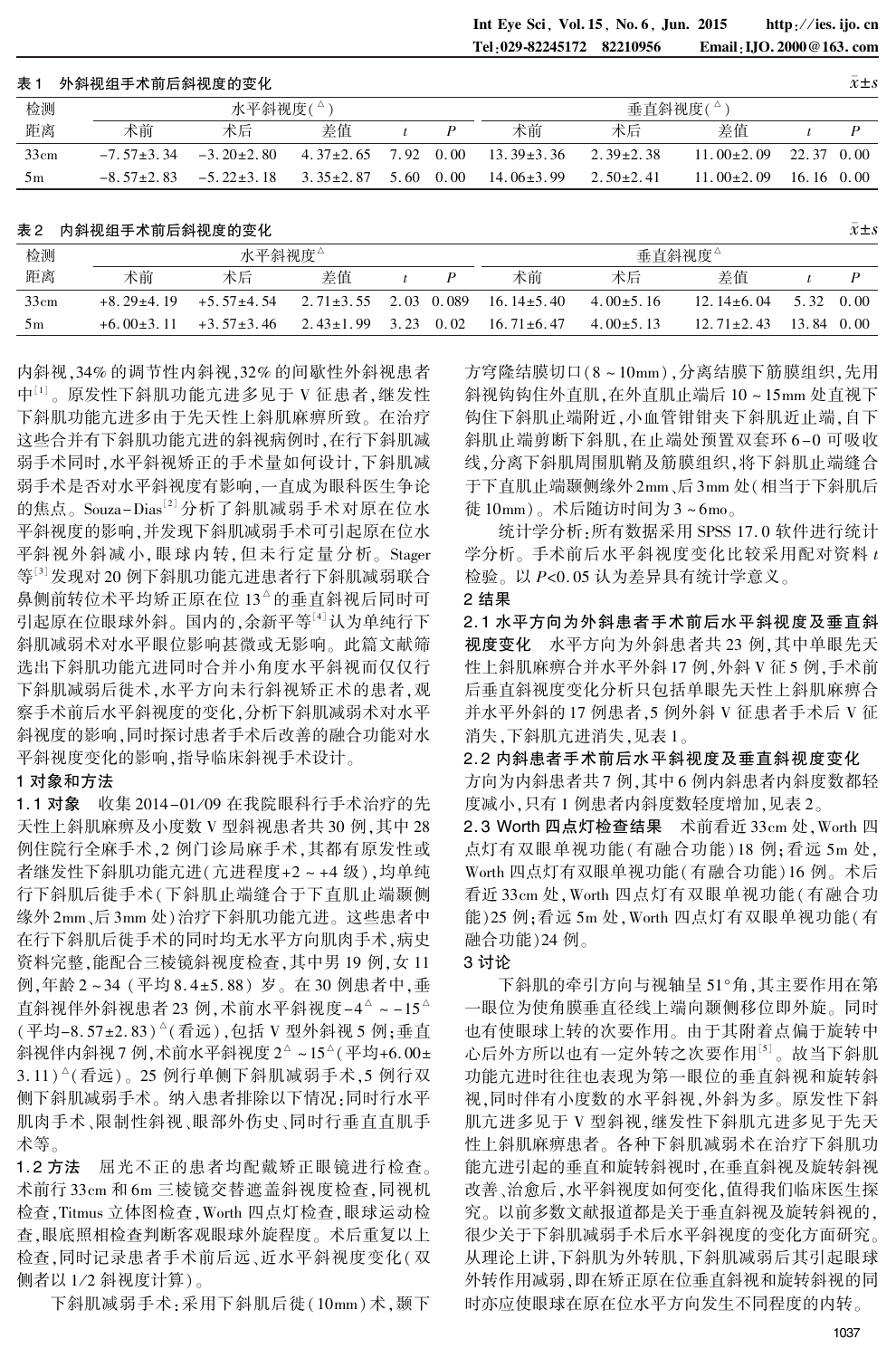我们研究的 30 例患者中,下斜肌亢进程度由+2 ~ +4 级不等,但在行下斜肌后徙手术时,均行同等量的下斜肌 后徙,后徙 10mm,将下斜肌的止端移位到下直肌止端外 2mm、后 3mm 处,术后下斜肌亢进均消失,眼球外旋明显 改善,在这里下斜肌后徙手术对垂直斜视度的矫正及下斜 肌减弱程度与 Jun 等<sup>[6]</sup>的结果有相似性,即下斜肌后徙术 的"自身分级效应(self-grading)",手术前下斜肌亢进程 度重、垂直斜视度大的,手术后下斜肌减弱程度及矫正作 用也大。 同时此术式未产生手术后的抗上转综合征等,手 术疗效肯定。 刘海华等[7] 认为下斜肌后徙转位术对下斜 肌减弱及垂直眼位的矫正作用是肯定的,但可产生眼球上 转受限。 分析我们行下斜肌后徙术时,是先剪断下斜肌止 端,然后将双套环缝线确切缝合在止端,而国内许多医生 是先行双套环缝线,并且很难贴着下斜肌止端缝合,通常 在离下斜肌止端 4~6mm 处缝合,即"增强的"下斜肌后徙 转位术,故手术后易出现抗上转综合征。 而我们在比较下 斜肌后徙手术后水平斜视度变化时,首先保证下斜肌后徙 术是有效、肯定、安全的。

有一些学者认为单纯行下斜肌减弱手术对水平眼位 无影响。Risovic' $^{\mathsf{[8]}}$ 对 79 例垂直斜视患者行下斜肌减弱术 治疗垂直斜视,其中 52 例行下斜肌减弱(下斜肌后徙 4, 6,8,10mm),27 例行下斜肌减弱手术同时因考虑到 DVD 还行上直肌后徙(7,8,9mm),结果垂直斜视都得到了充 分的矫正,但没有产生预期的原在位水平方向眼球内转, 因此他认为下斜肌减弱手术后不会引起原在位眼球轻度 内转。 Minguini 等[9] 回顾分析 230 例患者,其中 172 例为 内斜患者(110 例无斜肌功能异常,23 例有下斜肌功能亢 进,39 例有上斜肌功能亢进),58 例为外斜患者(25 例无 斜肌功能异常,19 例有下斜肌功能亢进,14 例有上斜肌功 能亢进),比较手术治疗效果,共分为 6 组,结果发现各组 手术前后、治疗效果无统计学差异,故 Minguini 等认为行 斜肌减弱手术不会影响原在位水平方向斜视度。 Chapman 等[10]报道了 6 例后天获得性双侧上斜肌麻痹患者,其主 要症状为旋转复视,下楼梯、看书时复视加重,出现代偿头 位:下颌内收,患者喜欢用上方视野;而查体时,33cm 及 5m 原在位正前方水平斜视不明显或者很小,向下 25°注 视有明显内斜视,正前方及上方注视斜视不明显。 分析认 为上斜肌主要功能为内旋,次要功能为下转、外转,其外转 功能为向下注视时才有,而原在位外转功能不明显。 由此 其认为,上下斜视的外转次要功能在下转、上转时明显,原 在位不明显。

 $\operatorname{Caldeira}^{\left( 11\right) }$ 回顾性分析了 22 例下斜肌功能亢进同时 合并有水平斜视的病例,发现原在位水平斜视度<15<sup>△</sup>的 小度数 V 型外斜视,仅单纯行双眼下斜肌后徙术即可同 时矫正 V 征及水平斜视;而对于合并有下斜肌功能亢进 的 V 型内斜视的病例,即使原在位水平斜视度<15<sup>△</sup>,若仅 行双眼下斜肌后徙术,术后仍残留明显的内斜,甚至有内 斜加大的可能,需同时行水平直肌手术矫正水平内斜视。

我们的研究中发现有小度数外斜视 V 征 5 例,未发现 有小度数内斜 V 征,同样单纯行双眼下斜肌后徙手术,手 术后,发现有 2 例水平斜视度由 33cm、5m 远的 10 ~ 15 <sup>吟</sup> 变 为手术后小于 5  $^{\circ}$  ;有 2 例患者 33 cm 、5 m 远外斜视度无明 显变化;有 1 例患者看近 33cm 的水平斜视度由 14^减小 为 4 ^ ,5m 远斜视度没有变化。比较这 5 例患者,发现手 术前融合功能较好,手术后水平斜视度减小明显;并且发

现 1 例患者,手术前 Worth 四点灯检查无双眼融合功能, 行双眼下斜肌减弱手术后 1,2wk 复诊时水平斜视度仍为 外斜-15^A, Worth 四点灯检查也无双眼融合功能;但 1, 3mo 复诊时,Worth 四点灯检查有双眼融合功能,水平斜视 度也从-15^减为 0^, 说明随着下斜肌亢进的改善, 眼球 运动协调,融合功能的建立,小度数的水平斜视可为融合 功能所控制。 由此可见,单纯下斜肌减弱手术本身对原在 位水平斜视度变化影响不大,在临床工作中,下斜肌减弱 手术对水平斜视度的影响需与融合功能结合起来考虑。

同样,Souza-Dias''<sup>」</sup>也研究了 22 例"A-V"型斜视患 者单纯行斜肌手术后,发现原在位水平斜视度发生改变, 其中,下斜肌减弱手术对外斜视的矫正量更明显,其认为 下斜肌减弱术可引起原在位水平斜视的内转,但是未做具 体的定量研究。 Sekeroglu 等[12] 评估 66 例下斜肌功能亢 进合并小度数水平斜视而仅行下斜肌减弱手术的患者,分 析手术前后的水平斜视度变化及垂直斜视度变化、下斜肌 亢进减弱程度变化等,认为下斜肌减弱手术可平均使原在 位水平方向眼球内转 4<sup>a</sup> ,而与下斜肌亢进程度 、有无上斜 肌麻痹及下斜肌减弱术式无关,并强调行下斜肌减弱手术 同时矫正水平斜视时需考虑此作用。 我们的研究中,将下 斜肌亢进合并水平斜视分为内斜视和外斜视组进行统计 分析,内斜组 7 例,外斜视组 23 例,其中外斜视组 23 例中 又有 5 例外斜 V 征。 同时对 25 例单眼下斜肌亢进的垂直 斜视手术前、后垂直斜视度变化也进行统计学分析,发现, 手术后下斜肌功能亢进消失,垂直斜视度也基本消失;5 例 V 型斜视 V 征也消失,眼底像的外旋状态明显改善、治 愈,下斜肌过强得到充分减弱,即过强的下斜肌外旋、上转 功能得到减弱,从理论上下斜肌同时有外旋、上转、外转功 能来讲,手术后下斜肌的外转功能也应该稍减弱,也就是 说手术后眼球有发生轻度内转的趋势。 此研究中结果与 此不完全相符,外斜组患者手术后外斜视减小明显,手术 前后水平斜视度变化有统计学差异,单眼下斜肌减弱 33 cm 处平均减少 4. 37 ^ ± 2. 65 ^ 以及 5 m 远处 3. 35 ^ ±  $2.87^\circ$ 。内斜视组 7 例患者手术后只有 1 例看近 33 $\rm cm$  时 内斜度数由+7<sup>△</sup>变为+10<sup>△</sup>,其他均变小,看远 5m 远处内 斜度数减小变化有统计学意义,即下斜肌后徙手术后内斜 度数也变小,眼球无内转趋势,而是有外转的趋势;但手术 前后看近 33cm 内斜视度变化无统计学差异,分析无统计 学差异可能为样本量较小产生统计学偏倚所致。 这 6 例 下斜肌亢进合并内斜患者单眼下斜肌减弱手术后内斜度 均减小,与我们理论上预想的结果下斜肌减弱手术后内斜 视应该加大相反。 下斜肌主要功能为外旋,次要功能为上 转、外转,大多临床眼科医生认为,下斜肌减弱手术后,随 着术眼发生内旋、下转,同时有发生轻度内转的趋势,但我 们研究中的这 7 例内斜患者中,只有 1 例手术后看近 33cm 处内斜度数变大,其他 6 例均有内斜减小,眼球有外 转趋势,与理论上有违背,我们认为这种变化可能与患者 存在融合功能或者是手术后改善的融合功能有关,也可能 与内斜患者样本量过小产生的统计学偏倚有关。

另外,比较水平斜视度改善的病例与水平斜视度不改 善或者加重的病例,发现水平斜视度改善的患者手术前都 有双眼单视功能或者手术后逐步建立了双眼单视功能,患 者能够通过自身的融合功能代偿小度数斜视。 而手术前 后都无双眼单眼功能的 5 例患者,水平斜视度无明显变 化,其中手术后水平斜视度增加的 1 例,为先天性上斜肌